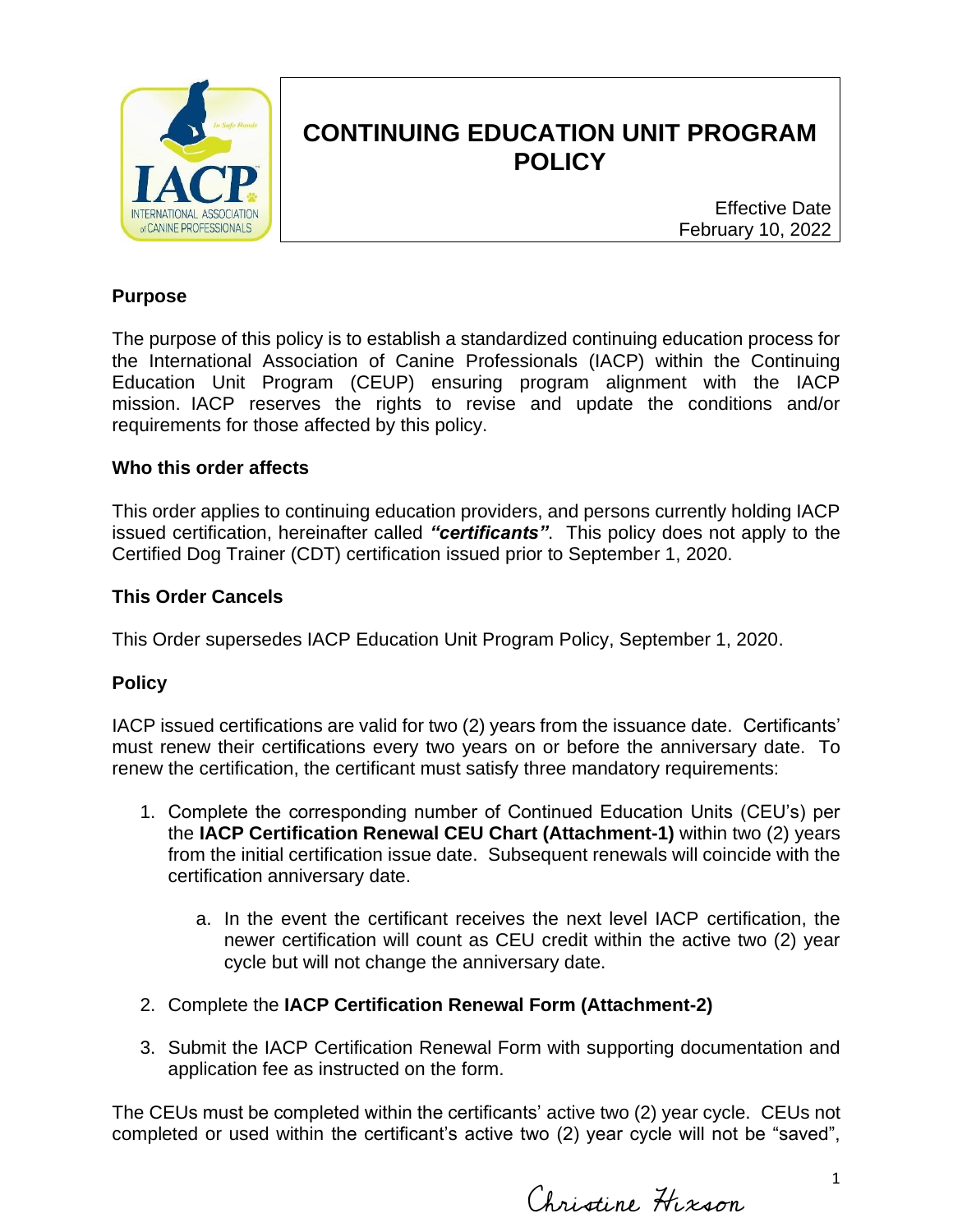"rolled over", or "carried over" from the previous (2) year cycle or into the next two (2) year cycle.

# **IACP Approved CEUs**

CEUs must be pre-approved by IACP Education. The IACP website provides an updated list of all CEU's that are officially approved and recognized by IACP. The certificant must ensure that they take the course while the CEU is officially recognized. Certificants must check the IACP website before attending a CEU event to ensure that the CEU event is still on the IACP approved list.

CEUs not listed on the IACP CEU Pre-Approved list will require that the **IACP CEU Pre-Approval Form (Attachment-3)** be submitted prior to attending the event. Failure to do so may result in the CEU request not being approved.

# **Categories of Continuing Education Units**

IACP has two (2) categories for acceptable CEU recognition.

1. **Traditional** - CEUs may be awarded for: conferences, workshops, presentations, lectures, seminars, on-line webinars, training programs, short courses, academic classes, in-service training, monthly instructor-based subscription, and other structured educational learning or programs that are designed to enrich, enlighten, or inform the participant, hereinafter called *"event"*. Any program that provides documentation of recognition for licensing bodies, professional associations, or other professional organizations may also be included.

The class time of recorded continued educational activities are converted to a formal measurement or points that are then called Continued Education Unit (CEU). These units or points serve to measure an individual's participation in an organized continuing education experience with instruction and direction by qualified personnel.

2. **Alternate** - CEUs may also be earned by alternate eligible CEU activities that provide higher learning through critical thinking, problem solving, and creativity while contributing to the canine profession.

# **Traditional CEU Events Criteria**

- 1. Continuing education providers must ensure that the CEU event content includes the following criteria for IACP approval. One (1) CEU will be awarded for each hour of actual presentation or hands on instruction.
	- a. Event is hosted by a professional, a business, a vocational school, or an academic school.
	- b. Program content lists what knowledge and skills will be covered at the event.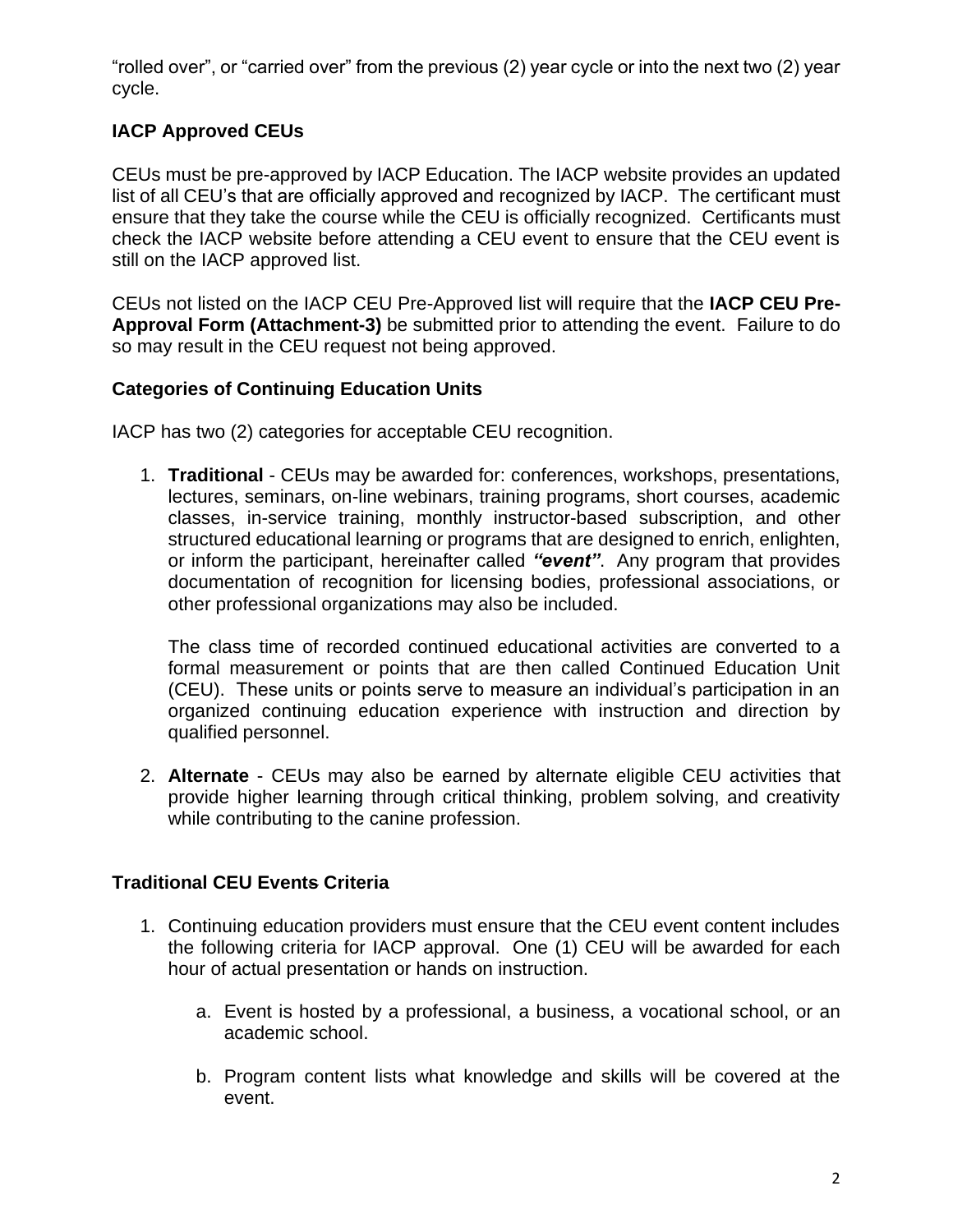- c. Program learning goals and desired outcomes are structured for a target audience of canine professionals or other professional application. Courses that fail to meet the criteria will be considered courses that target a pet owner level and will not qualify for IACP CEU approval.
- d. Verification of an individual's attendance and completion of course will be accepted by one of the following, listed in order of preference.
	- i. Certificate of Attendance issued.
	- ii. Copy of Sign in Sheet.
	- iii. Letter from event provider attesting to certificants physical attendance at venue, if asked to provide to IACP.
	- iv. Other mode of certificants attendance, if asked to provide to IACP.
	- v. Receipt of payment for event.
- e. Documentation and description of an appropriate method of delivery.
- f. Instructional personnel are professionally qualified for the specific type of CEU activity that is seeking IACP approval.
	- i. A minimum five (5) years of applied knowledge and experience are mandatory for any instructional personnel offering canine related CEU (see 2. CEU Event Subject Criteria).
- g. Agree to the terms and conditions of the IACP Code of Ethics and IACP Mission.
- 2. CEU Event Subject Criteria. Continuing education event curriculum must belong to at least one (1) of these subjects. Curriculum may be combined if they support each other in the advancement of the canine professional industry.
	- a. Canine: behavior, growth and development, health, husbandry, learning, and/ or nutrition.
	- b. Business development: website design, software, accounting, time management, marketing, or other similar business development.
	- c. Professional development: training, teaching, coaching skills with people, public speaking, writing skills, or other similar professional development.

# **Alternate Eligible CEU Activities**

The IACP recognizes other experiences that provide higher learning through critical thinking, problem solving, and creativity while contributing to the canine profession.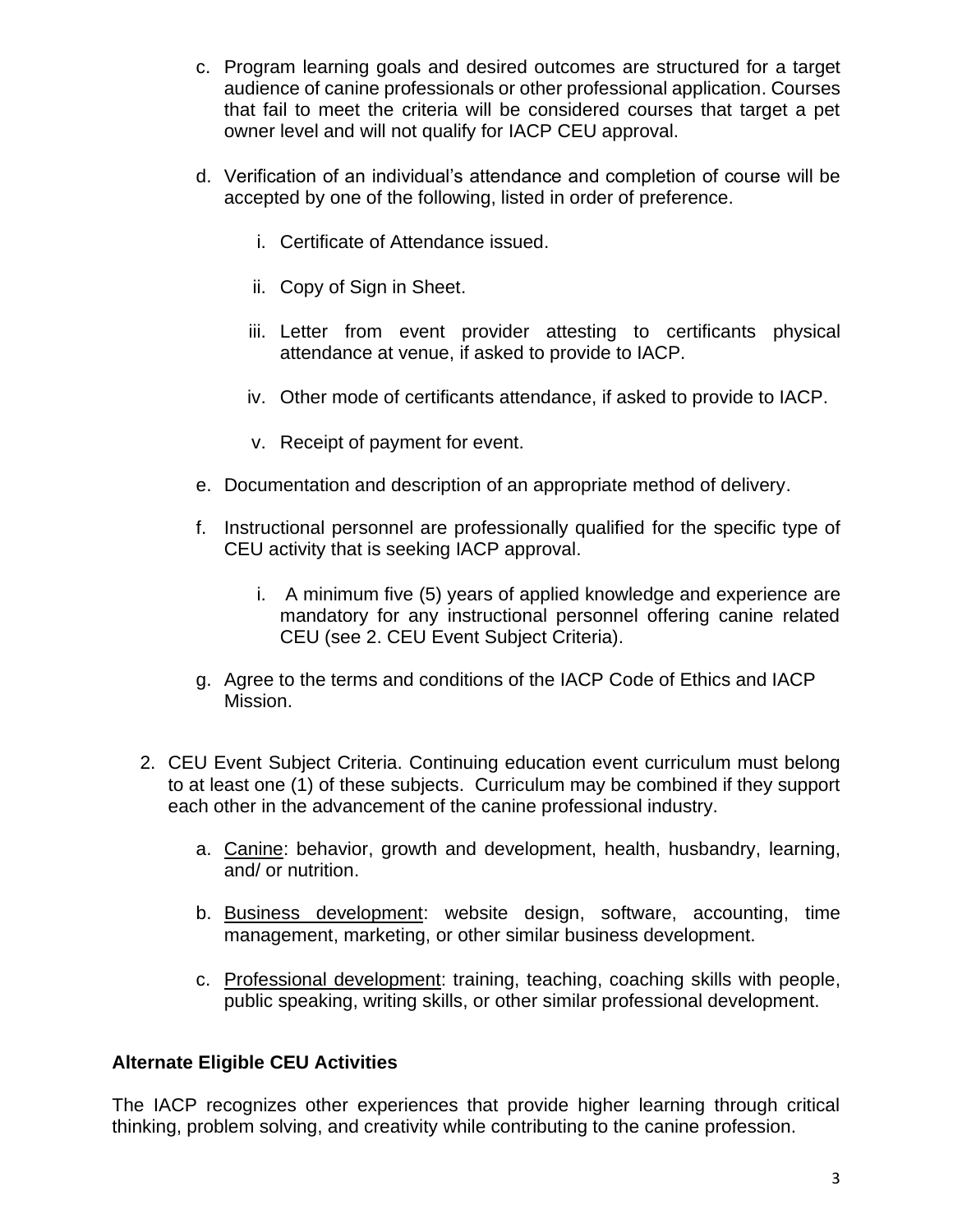- Developing an Event will earn one (1) CEU per course hour, course outline must be included. The program must be able to meet the same requirements identified under *"CEU Event Criteria, 1*.**"** The same CEU Program can only be awarded once.
	- $\circ$  For an event that you will be the presenter
	- $\circ$  For an event that another person will be the presenter
	- o For a training program, vocational or academic school
	- o For shelters or rescue personnel
	- $\circ$  For professional business development in the dog training industry
	- $\circ$  For personal development in the dog training industry
- Presenting or co-presenting at an event as a speaker or presenter will earn two (2) CUE's per course hour, event flyer must be included. The presenter or copresenter must be able to meet the same requirements identified under *"CEU Event Criteria, 1*.**"** The same presentation can only be awarded CEU's once during the certificants active two (2) year cycle.
- Authoring or co-authoring a book will earn five (5) CEU's per book and must include the book title, publisher, and publication date. The book must be canine related and within your field of expertise. The same book can only be awarded CEU's once unless a revised edition has been published.
- Writing an article that was published in a newspaper, magazine, journal, newsletter, or other type of publication will earn three (3) CEU's and a copy of the article must be included. The article must be canine related and within your field of expertise. The IACP defines an article as one that is published and distributed for sale to the public or as a benefit of paid membership to an organization. The article can only be awarded CEU's once.
- Earning a license or certification from another canine professional industry or organization resulting from an exam will earn three (3) CEUs per license or certification. A copy of the license of certification must be included. This does not apply to license or certification renewals.
- Participating as an IACP volunteer (IACP documentation required)
	- o Exam Evaluators/Raters will earn (1) CEU for each exam with a maximum of 10 CEU's earned per two-year cycle. IACP Education and Certification will provide a letter that advises the number of exams the evaluator "rated" during the two-year cycle.
	- o Developing questions for IACP certification exams will earn (1) CEU for four (4) questions submitted. Each question must include which exam, what part of the exam, and a brief description of why the questions should replace current questions or be added to the exam.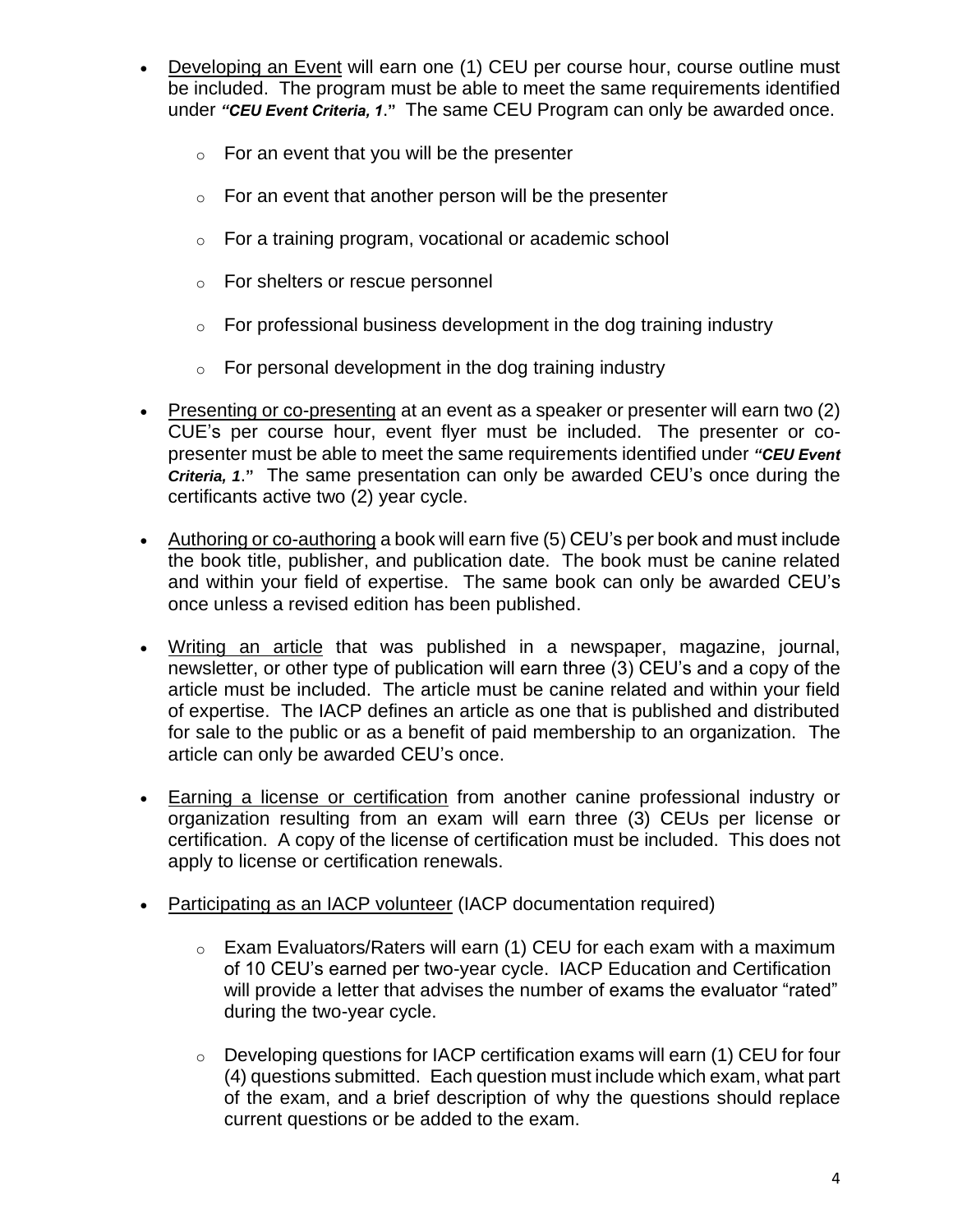- $\circ$  Assisting committees with research or as technical advisors will earn (1) CEU for each assignment. Each assignment can only be awarded once.
- Mentoring another canine professional in your field of expertise may qualify for up to five (5) CEU's per two-year cycle, one (1) CEU per hour of mentoring. The IACP defines mentoring as an experienced canine professional (mentor) who supports and advises another canine professional with less experience (mentee) to help the mentee develop in their field. An eligible mentorship requires the mentor to include the Mentorship Action Plan with the CEU Pre-approval Application package.
	- o A Mentorship Program Action Plan contains:
		- Mentor name, address, e-mail, and telephone.
		- Mentee name, address, e-mail, and telephone.
		- Define the goals that both the mentor and mentee want to gain from the program.
		- How long the mentorship program will last.
		- **What mentoring format will be used including whether the mentoring** will be in person or on-line (E-distance).
			- One-on-One Mentoring
			- Group Mentoring: more than one mentee such as youth programs.
			- Speed Mentoring: series of one-on-one conversations with different mentees that come prepared with questions for advice (such as in a corporate event or conference).
		- A blank section at the bottom of the document allowing space for the mentee to validate and provide feedback at the end of the mentorship.
	- o Mentorship Program validation must include;
		- How long did the mentorship last.
		- List all tasks learned as a direct result of the mentorship program.

**Unacceptable Continuing Education** activities such as meetings for committee, delegate assembly, or similar meeting for discussion of articles, by-laws, or policy making purposes will not be approved by IACP.

# **CEU Pre-Approval Procedure**

- 1. **IACP CEU Pre-Approval Application (Attachment-3)** must be submitted for each individual program, course, activity, or event. Applications must be submitted to the IACP EC at least 30 business days prior to the start date of the program and approved prior to the actual start date. IACP Pre-Approval Applications that are received less than 30 business days prior to the start date of the program, will be at risk of not receiving an official IACP response before the start of the event.
- 2. IACP requires a re-submission of the **CEU Pre-Approval Application (Attachment 3)** if the content of a previously pre-approved CEU opportunity changes the subject content more than 40% from the pre-approved version.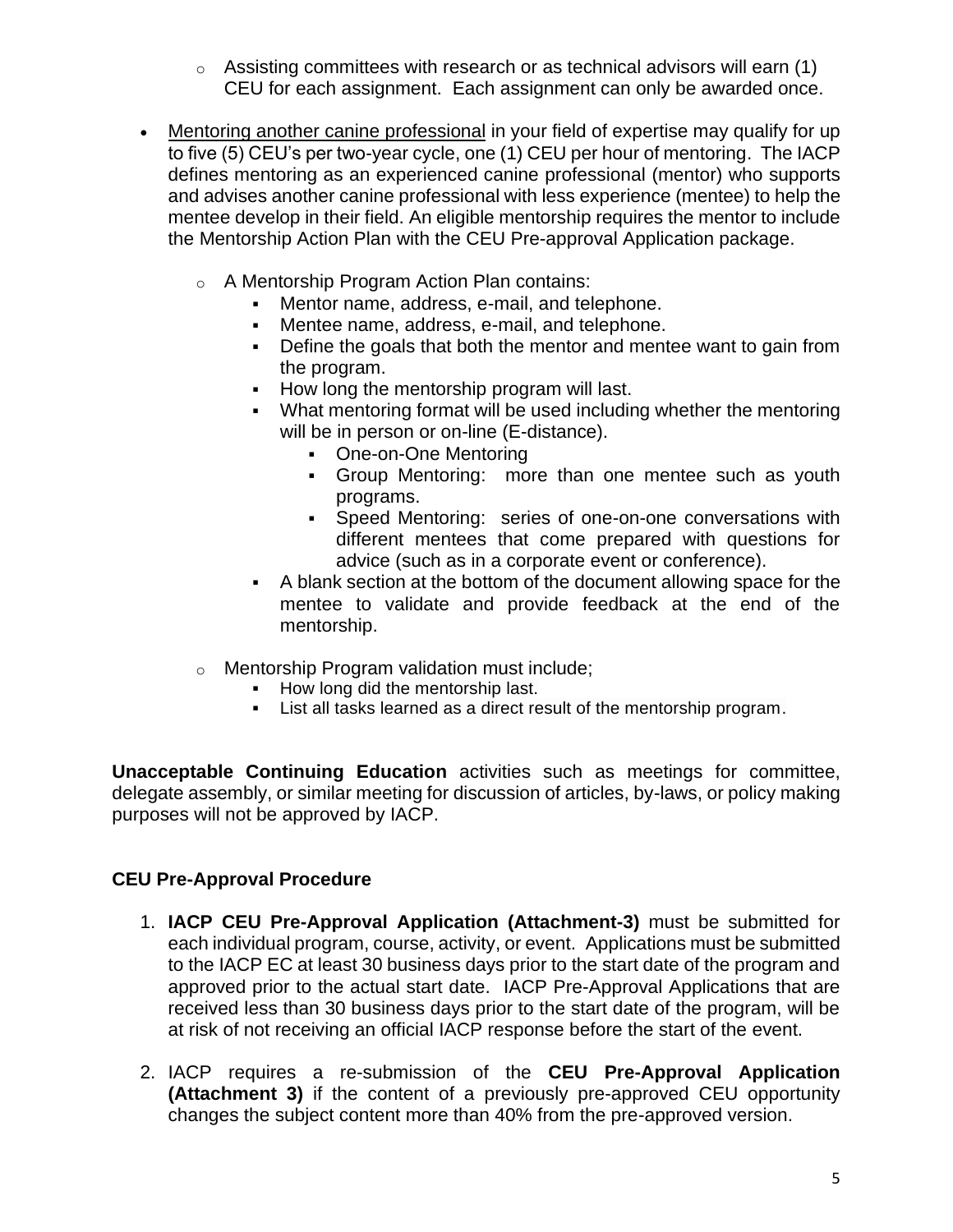- 3. IACP may verify a pre-approved CEU opportunity is conforming to the approved course content.
- 4. IACP will respond within 15 business days from receipt of application with a final determination.

## **CEU Disputes**

Any disagreements as it pertains to this CEUP policy, may be disputed by initiating a formal dispute in accordance with the IACP Education and Certification Dispute Policy within 10 business days from the receipt of rejected CEUs.

Christine Hixson 2/10/2022

Christine Hixson - Director Oversight Date Education Committee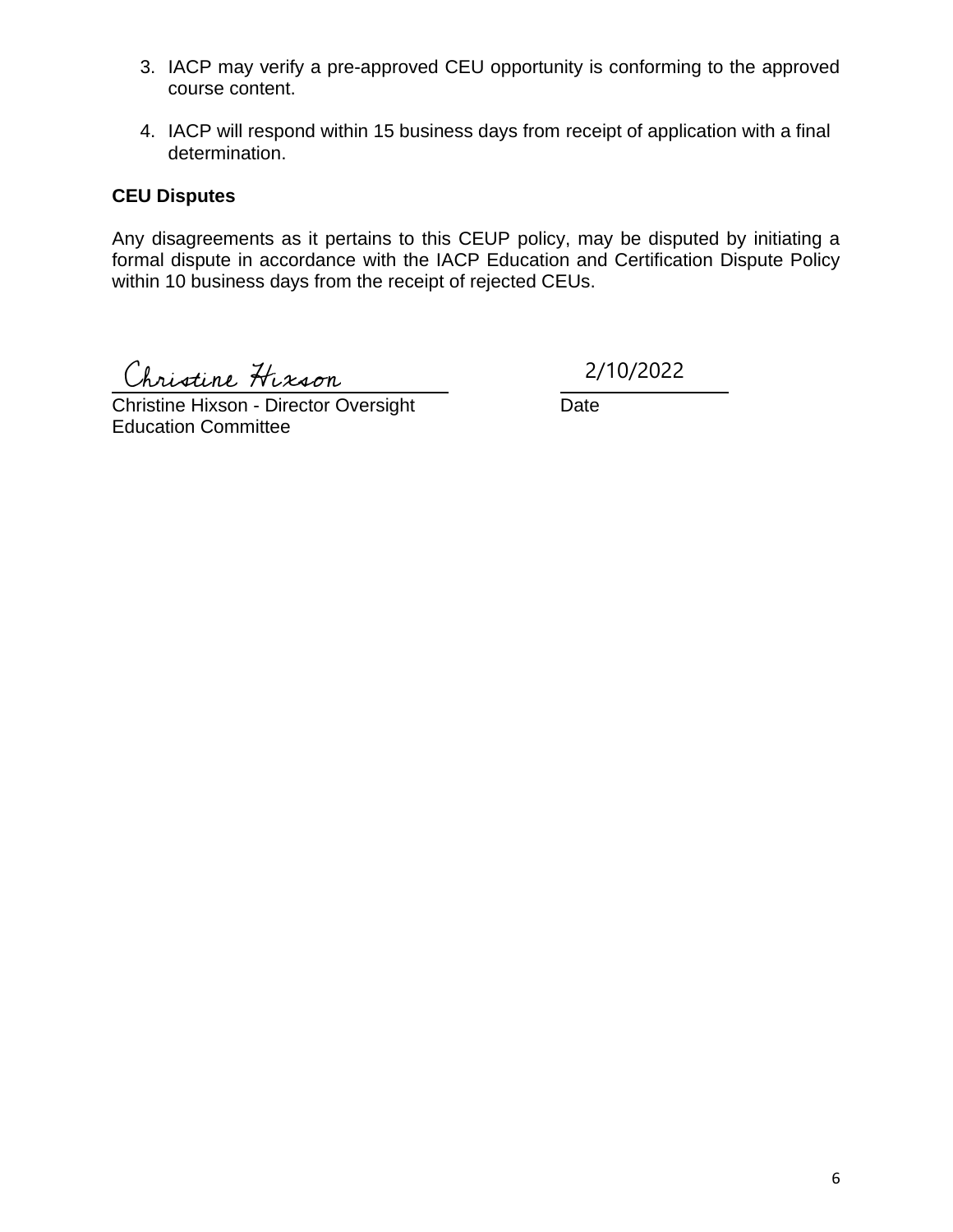

# **IACP Certification Renewal CEU Chart**

A certificant who has been issued more than one IACP certification will be required to obtain the number of CEU's that is assigned to the highest certification held by the certificant.

|                                                         |          | <b>Exempt</b> |                 |              |
|---------------------------------------------------------|----------|---------------|-----------------|--------------|
|                                                         | CUE's    |               |                 |              |
|                                                         | Reauired | Canine        | <b>Business</b> | Professional |
| <b>Certified Dog Trainer (issued prior to 9/1/2020)</b> |          | N/A           | N/A             | N/A          |

|                                                      |                 | <b>CEU Distribution Limits Per</b><br><b>Two-Year Cycle</b> |                 |              |
|------------------------------------------------------|-----------------|-------------------------------------------------------------|-----------------|--------------|
|                                                      | CUE's           |                                                             |                 |              |
|                                                      | <b>Required</b> | Canine                                                      | <b>Business</b> | Professional |
| Dog Trainer Foundation Certification                 |                 | No Limit                                                    |                 |              |
| <b>Certified Dog Trainer</b> (issued after 9/1/2020) | 10              | No Limit                                                    | າ               |              |
| <b>Certified Dog Trainer Advanced</b>                | 20              | No Limit                                                    | ◠               |              |
| <b>Professional Dog Trainer Instructor</b>           | 20              | No Limit                                                    |                 |              |

|                                                    |                                 | <b>CEU Distribution Limits Per</b><br><b>Two-Year Cycle</b> |                               |                                                                          |
|----------------------------------------------------|---------------------------------|-------------------------------------------------------------|-------------------------------|--------------------------------------------------------------------------|
|                                                    | <b>CUE's</b><br><b>Required</b> | Service<br>Dog<br>Specific                                  | Doa<br>Behavior<br>& Training | Professional Dev.,<br>Communication Skills,<br><b>Instructing Skills</b> |
| <b>Certified Service Dog Trainer</b>               | 20                              | 5                                                           | 10                            |                                                                          |
| <b>Public Access Test Authorized Administrator</b> |                                 | N/A                                                         | N/A                           | N/A                                                                      |

|                                  |                                 | <b>CEU Distribution Limits Per</b><br><b>Two-Year Cycle</b> |     |            |
|----------------------------------|---------------------------------|-------------------------------------------------------------|-----|------------|
|                                  | <b>CUE's</b><br><b>Required</b> | TBA                                                         | TBA | <b>TBA</b> |
| <b>Therapy Dog Certification</b> | TBA                             | TBA                                                         | TBA | TBA        |
| <b>Therapy Dog Evaluator</b>     | TBA                             | ТВА                                                         | TBA | <b>TBA</b> |

\*\*\* The Herm Sprenger-Authorized Prong-collar Instructor (HS-API) is a HS certification.

\*\*\* The Dog Trainer Foundation Exam (DTFE) is a Certification of Achievement.

Revised (February 10, 2022) **Attachment-1**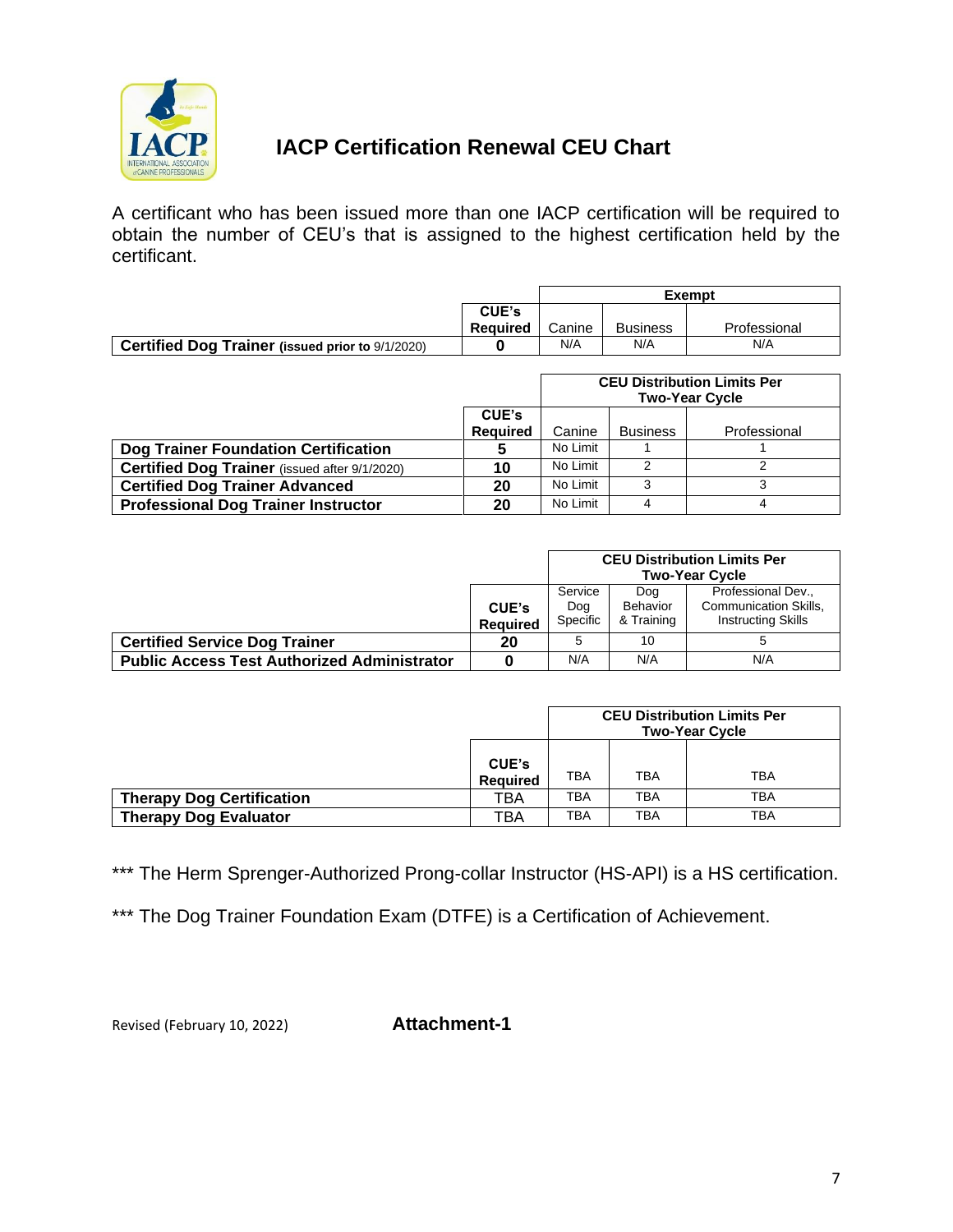

# **CERTIFICATION RENEWAL FORM**

This form must be used to apply for the certification renewal of all IACP issued dog training certifications every two (2) years on the anniversary date of the first issued IACP certification. Per the IACP CEU Program Policy, CEU courses not listed in the IACP approved CEU website, requires the submission of a **Continuing Education Units (CEU) Preapproval Application** form. It is recommended that the CEU Preapproval Application be submitted prior to your attendance of those courses so that IACP may advise of the courses' eligibility prior to your attendance. IACP cannot guarantee that all "requests" will be approved.

Submit this form as soon as you have accumulated the required 20 CEU hours but no later than midnight of the certification's expiring date. This form must be accompanied with proof of course attendance and appropriate fees. Certification Renewal Forms submitted on or after the certification expiration date will incur additional late fees of \$25.00 (US) for each expired certification. The IACP member will have up to 45 days after the expiration date to submit all required documents and fees. Documentations and fees not received within 45 days from the expiration date will result in the certification's cancellation.

IACP Certificant Name:

IACP Member *(if applicable)*#:

Mailing Address:

*(postal address, apartment, city, state, zip code, country)*

E-mail Address: Telephone:

Check certifications eligible for renewal

[ ] Certified Dog Trainer (CDT) issued after 9/1/2020

[ ] Certified Dog Trainer Advanced (CDTA)

[ ] Professional Dog Trainer Instructor (PDTI)

CEU two-year cycle dates: From To *(month, day, year) (month, day, year)*

Revised (February 10, 2022) **Attachment-2** (page 1 of 3)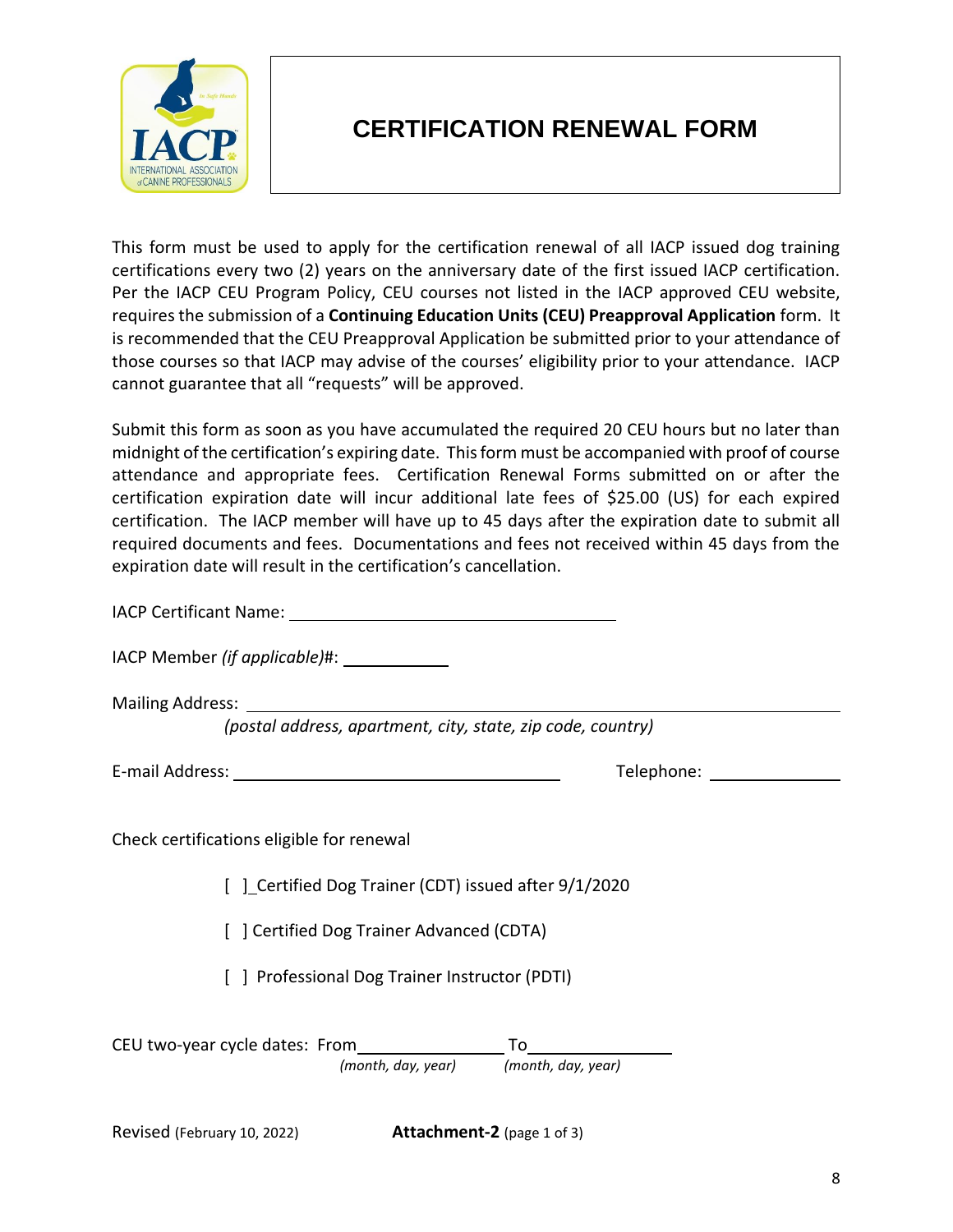### **Please list the TRADITIONAL CEU Events** (Use additional sheets if needed)

| Date | <b>Name of Course</b> | Instructed by | <b>Type of Course</b> | CUE's |
|------|-----------------------|---------------|-----------------------|-------|
|      |                       |               |                       |       |
|      |                       |               |                       |       |
|      |                       |               |                       |       |
|      |                       |               |                       |       |
|      |                       |               |                       |       |
|      |                       |               |                       |       |
|      |                       |               |                       |       |
|      |                       |               |                       |       |
|      |                       |               |                       |       |
|      |                       |               |                       |       |

Subtotal 2000

### **Please list the ALTERNATIVE CEU Activities** (Use additional sheets if needed)

| Date | <b>Type of CEU Activity</b> | <b>Activity Description</b> | CUE's |
|------|-----------------------------|-----------------------------|-------|
|      |                             |                             |       |
|      |                             |                             |       |
|      |                             |                             |       |
|      |                             |                             |       |
|      |                             |                             |       |
|      |                             |                             |       |
|      |                             |                             |       |
|      |                             |                             |       |
|      |                             |                             |       |
|      |                             |                             |       |

Subtotal

Grand Total (add Traditional and Alternative)

By my signature, I certify that I attended and completed all listed CEU events or activities. I understand that any deliberate misrepresentation or falsification of any CEU event or activities is grounds for revocation of IACP issued certification(s).

<u> 1980 - Johann Barn, mars eta biztanleria (</u>

Date:

Signature

Revised (February 10, 2022) **Attachment-2** (page 2 of 3)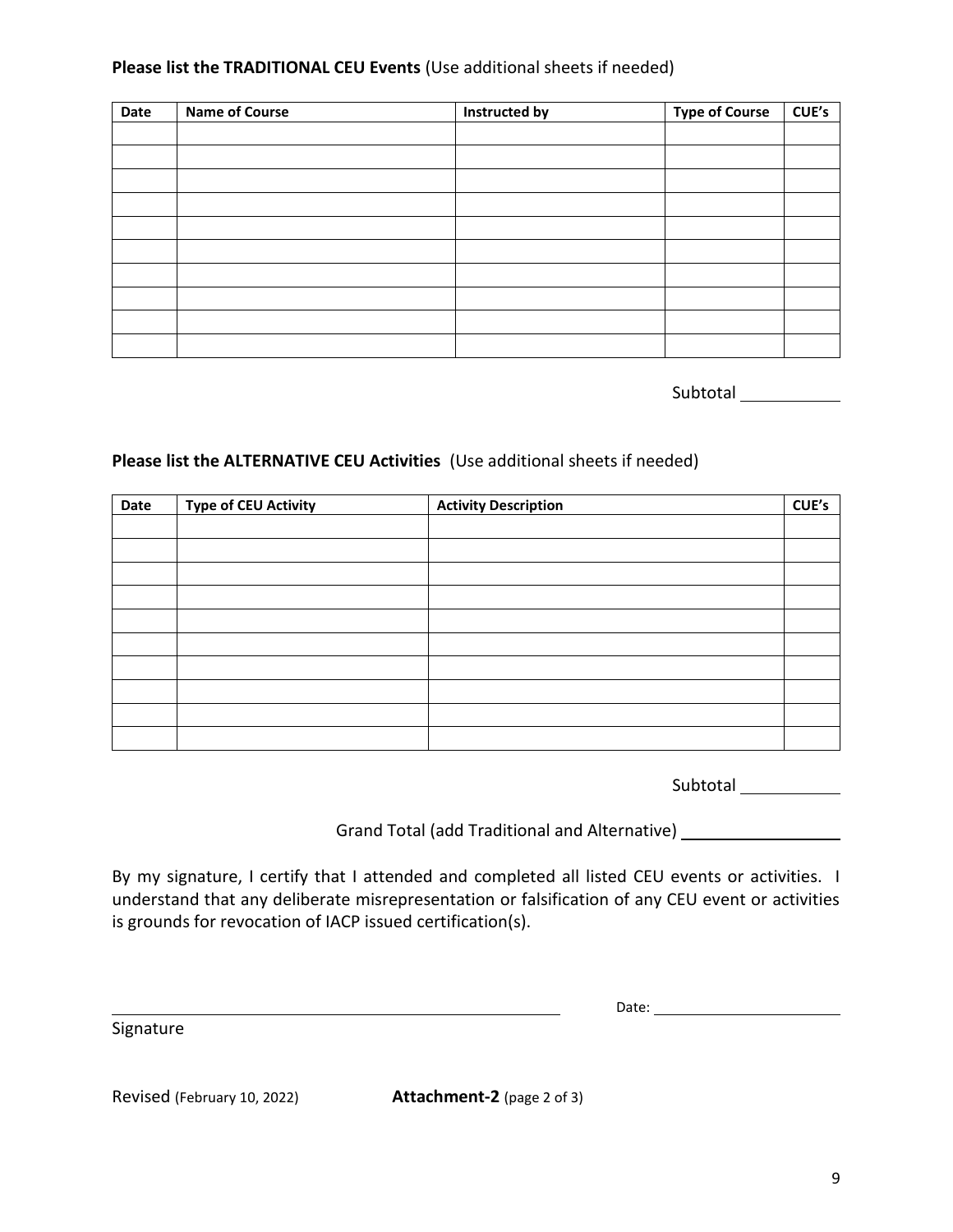# **Certification Renewal Fee(s)**

| [ ] \$50.00 (US) renewal only [ ] Late Fee \$25.00 (US)                                                                 |                        |            |
|-------------------------------------------------------------------------------------------------------------------------|------------------------|------------|
|                                                                                                                         |                        |            |
| [ ] Check or Money Order #                                                                                              |                        |            |
| [ ] American Express [ ] Discovery [ ] Master Card [ ] Visa                                                             |                        |            |
| (credit card number)                                                                                                    | <b>Expiration Date</b> | CVV or CVC |
| Send completed Certification Renewal Form and supporting documentation to IACP Education<br>and Certification Committee |                        |            |
| Preferred Method is Email<br>Email: To: ceu@canineprofessionals.com<br>Subject: Certification Renewal Form              |                        |            |
| <b>Address: IACP Education</b><br>P.O. Box 928<br>Lampasas, TX 76550                                                    |                        |            |
| For Office Use Only                                                                                                     |                        |            |
| IACP Membership validated: [ ] Yes [ ] No                                                                               |                        |            |
| Fees Process: [ ] Yes [ ] No Amount Processed: \$                                                                       |                        |            |
| CDT certified: [ ] Yes [ ] No Original Issuance Date: __________________________                                        |                        |            |
| CDTA certified: [ ] Yes [ ] No Original Issuance Date: _________________________                                        |                        |            |
| PDTI certified: [ ] Yes [ ] No Original Issuance Date: ___________________                                              |                        |            |
| CEU's incomplete: [ ] No [ ] Yes, new suspense date for additional information: ___________________                     |                        |            |
| CEU package rejected: [ ] No [ ] Yes, Letter of Notification sent on ___________________ Fee refunded on ______________ |                        |            |
| CEU's approved: [ ] Yes, Letter of Notification sent on _________________________ New Expiration Date: ______________   |                        |            |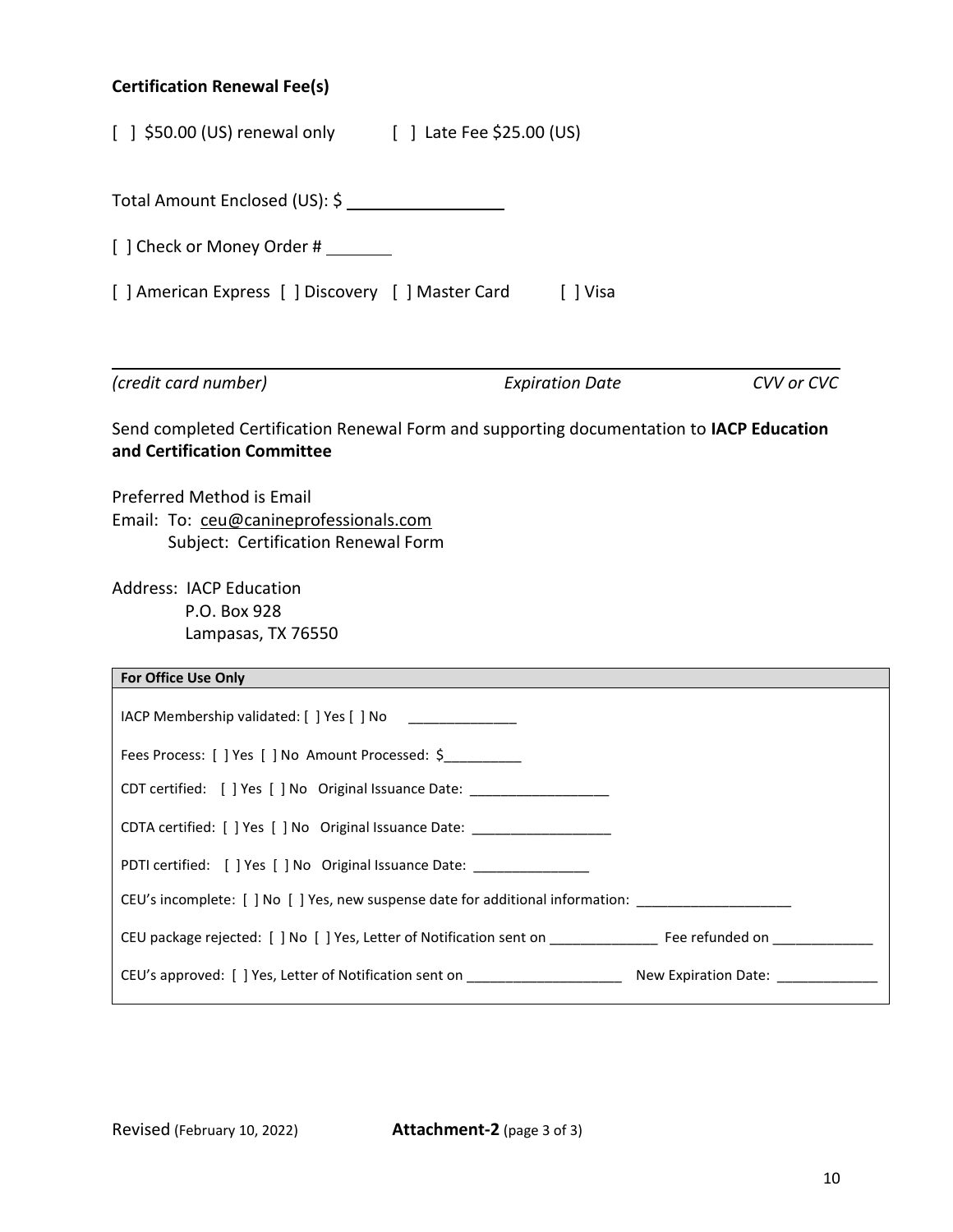

Continuing Education Units Pre-Approval Application

This application must be used to apply for IACP pre-approved status of a course, webinar, or workshop. One form must be filled out for each event.

Are you applying for CEU Pre-Approval as a [ ] Attendee [ ] Host/Provider [ ] Instructor

- 1. Name of Event:
- 2. Date(s) of Event:  $\qquad \qquad \qquad \qquad \qquad \qquad \text{Cost:} \qquad \qquad$

3. Is your event [ ] At a physical location [ ] On-line:

- 4. Instructor's name(s):
- 5. Instructor's short biography including years of experience and any certifications or degrees in their field of instruction.
- 6. What is the intended target audience for this event? (check all that apply) [ ] Professional Dog Trainers
	- [ ] Pet Owners
	- [ ] Groomers
	- [ ] Boarding and Kennel
	- [ ] Dog Breeders
	- [ ] Dog Rescue
	- [ ] Dog Shelter Personnel
	- [ ] Dog Enthusiasts
	- [ ] Other:

7. Website link for event:

8. Hours of instruction given during the entire event:

Return this application along with the mandatory documentation:

- Course outline of subject matters that will be taught during the class, workshop, or lecture.
- Links to preview of class or other marketing materials.

TO: [ceu@canineprofessionals.com](mailto:ceu@canineprofessionals.com)

Upon receipt of this application with supporting documentation, the application and supporting documents will be forwarded to the IACP CEU Approval Committee for review. The review process may take up to 14 business days.

Revised (February 10, 2022) Attachment 3 (page 1 of 2)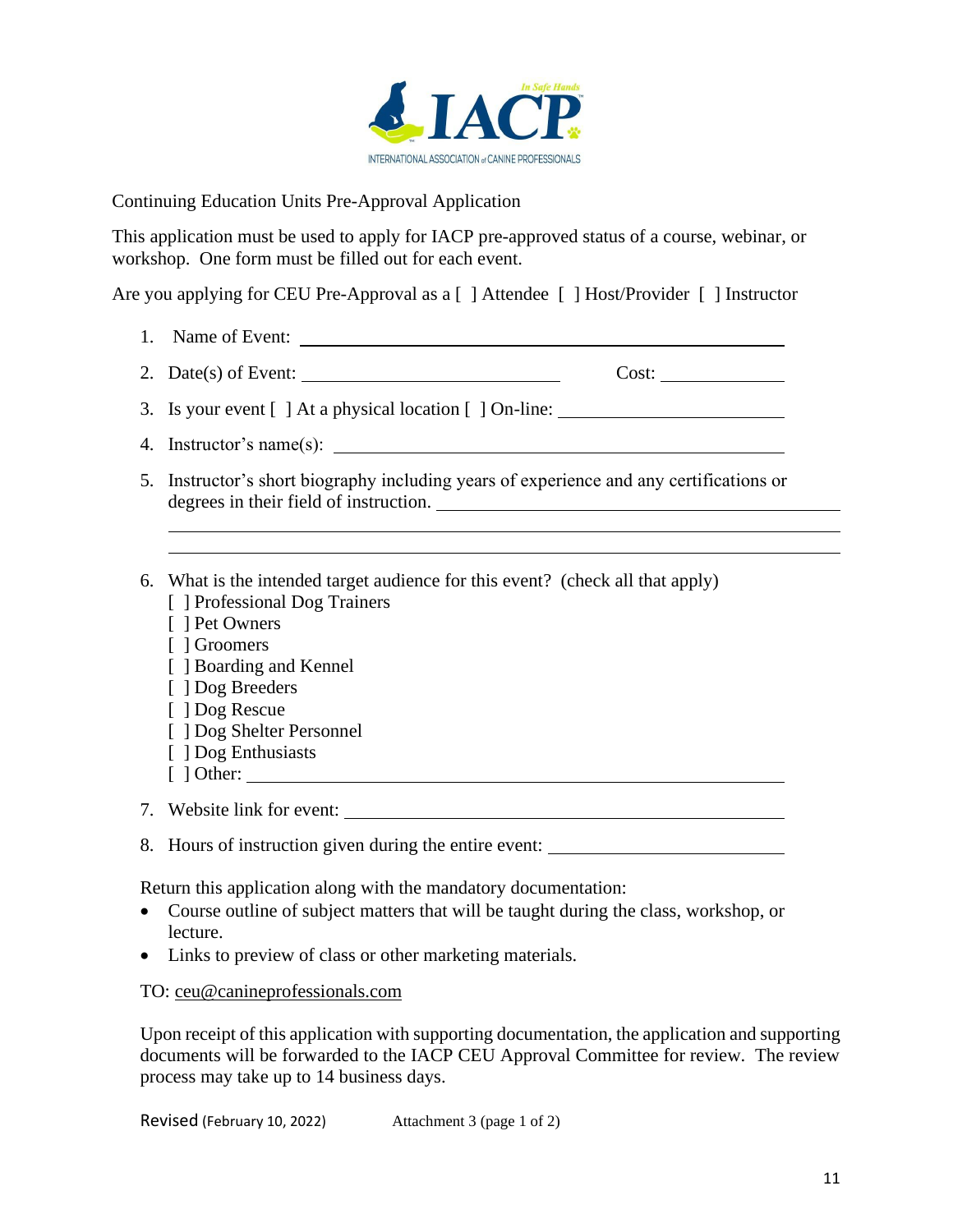### **ATTENDEES SIGN HERE (Providers/ Instructors see below)**

By signing below, I affirm all provided information is true and accurate to my knowledge.

| <b>Printed Name</b> | Signature | Date |
|---------------------|-----------|------|
| E-mail:             | Phone:    |      |

### **IACP Mission Statement**

The INTERNATIONAL ASSOCIATION OF CANINE PROFESSIONALS is dedicated to the education development and support of dog training professional world-wide. The IACP provides a community where experienced dog trainers mentor, guide and cultivate members to their full potential. Our commitment to the highest quality training increases our members skills and abilities, develops professional recognition, and improves communication on training best practices. We support our member's rights to properly use and promote effective, humane training tools and methods to create success for each dog and owner, while expanding the understanding and cooperation among canine professionals and dog owners across the full spectrum of the canine industry. In achieving these aims through education and training the IACP works actively to reduce cruelty and abuse to canine partners.

### **Terms and Agreement Conditions**

### **PROVIDERS/INSTRUCTIORS US SIGN AND AGREE TO THESE TERMS AND CONDITIONS BELOW**

The IACP welcomes you as a contributing member to our dog training community. In cooperation and in good faith, the IACP requires that approved IACP CEU providers abide by the IACP mission statement (above) by refraining from slandering, berating, or degrading any training methods, tools, or techniques during your workshops, webinars, or courses. By signing below, you agree to these terms as a condition for course approval. Furthermore, by signing this agreement, you understand that failure to adhere to these terms may result in the course being revoked form the IACP-CEU approved provider's list.

Any questions may be directed to [ceu@canineprofessionals.com](mailto:ceu@canineprofessionals.com)

| <b>Printed Name</b> | Signature                                                | Date                                                                                                                                                                                                                                                                                                                                                                                                         |
|---------------------|----------------------------------------------------------|--------------------------------------------------------------------------------------------------------------------------------------------------------------------------------------------------------------------------------------------------------------------------------------------------------------------------------------------------------------------------------------------------------------|
|                     |                                                          | Phone: $\frac{1}{\sqrt{1-\frac{1}{2}}\sqrt{1-\frac{1}{2}}\sqrt{1-\frac{1}{2}}\sqrt{1-\frac{1}{2}}\sqrt{1-\frac{1}{2}}\sqrt{1-\frac{1}{2}}\sqrt{1-\frac{1}{2}}\sqrt{1-\frac{1}{2}}\sqrt{1-\frac{1}{2}}\sqrt{1-\frac{1}{2}}\sqrt{1-\frac{1}{2}}\sqrt{1-\frac{1}{2}}\sqrt{1-\frac{1}{2}}\sqrt{1-\frac{1}{2}}\sqrt{1-\frac{1}{2}}\sqrt{1-\frac{1}{2}}\sqrt{1-\frac{1}{2}}\sqrt{1-\frac{1}{2}}\sqrt{1-\frac{1}{2$ |
|                     | FOR OFFICIAL IACP USE ONLY. DO NOT WRITE BELOW THIS LINE |                                                                                                                                                                                                                                                                                                                                                                                                              |
|                     |                                                          | Date: $\qquad \qquad$                                                                                                                                                                                                                                                                                                                                                                                        |
|                     | CEU Sub-committee reviewed on (date):                    |                                                                                                                                                                                                                                                                                                                                                                                                              |
|                     | [ ] Approved [ ] Denied (reason):                        |                                                                                                                                                                                                                                                                                                                                                                                                              |
|                     |                                                          |                                                                                                                                                                                                                                                                                                                                                                                                              |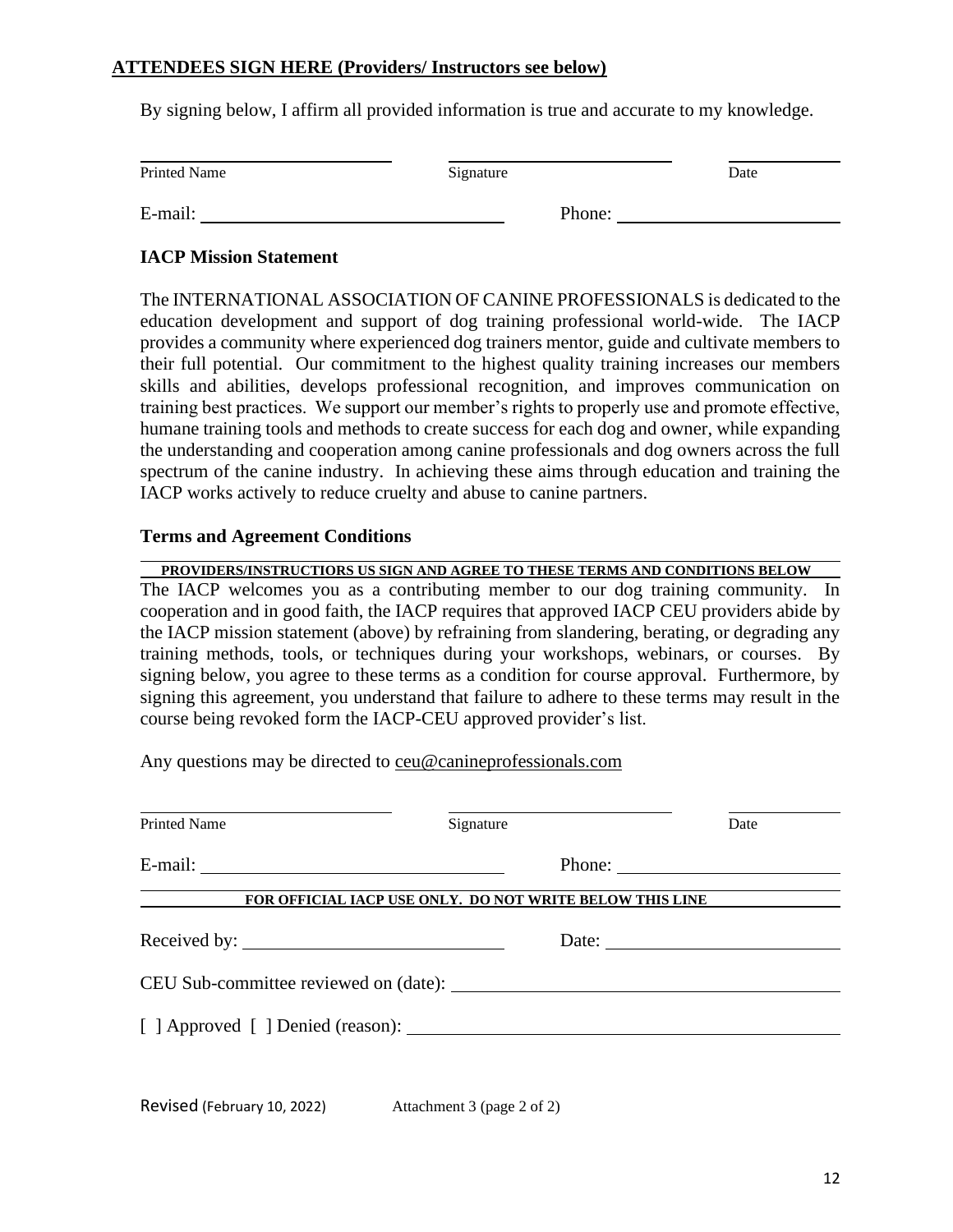

# **CEU Chart Quick Reference Guide**

Except as noted, all CEUs must be pre-approved by IACP and are limited to once per two-year cycle

| <b>CEU Events and Alternate Activities</b>                                                                                                                                                                                                                                                                                                | <b>Potential CEU</b><br>award         | <b>Supporting</b><br><b>Documentation</b>                                                                                              |
|-------------------------------------------------------------------------------------------------------------------------------------------------------------------------------------------------------------------------------------------------------------------------------------------------------------------------------------------|---------------------------------------|----------------------------------------------------------------------------------------------------------------------------------------|
| Attendance at events: conferences,<br>workshops, presentations, lectures,<br>seminars, on-line webinars, training<br>programs, short courses, academic classes,<br>in-service training, and other structured<br>educational learning or programs that are<br>designed to enrich, enlighten, or inform the<br>participant.                 | 1 CEU<br>per contact hour             | Certificate of<br>Attendance issued<br>Copy of Sign in Sheet<br>• Letter attesting to<br>attendance<br>Receipt of payment<br>for event |
| Developing an event program for<br>conferences, workshops, presentations,<br>lectures, seminars, on-line webinars,<br>training programs, short courses, academic<br>classes, in-service training, and other<br>structured educational learning or programs<br>that are designed to enrich, enlighten, or<br>inform the participant.       | 1 CEU<br>per course hour              | Program outline                                                                                                                        |
| Presenting or co-presenting an event:<br>conferences, workshops, presentations,<br>lectures, seminars, on-line webinars,<br>training programs, short courses, academic<br>classes, in-service training, and other<br>structured educational learning or programs<br>that are designed to enrich, enlighten, or<br>inform the participant. | 4 CEUs<br>per hour of<br>presentation | Program outline                                                                                                                        |
| Writing a canine related article published<br>in a newspaper, magazine, journal,<br>newsletter or other publication                                                                                                                                                                                                                       | 3 CEU <sub>s</sub><br>per article     | Copy of article                                                                                                                        |